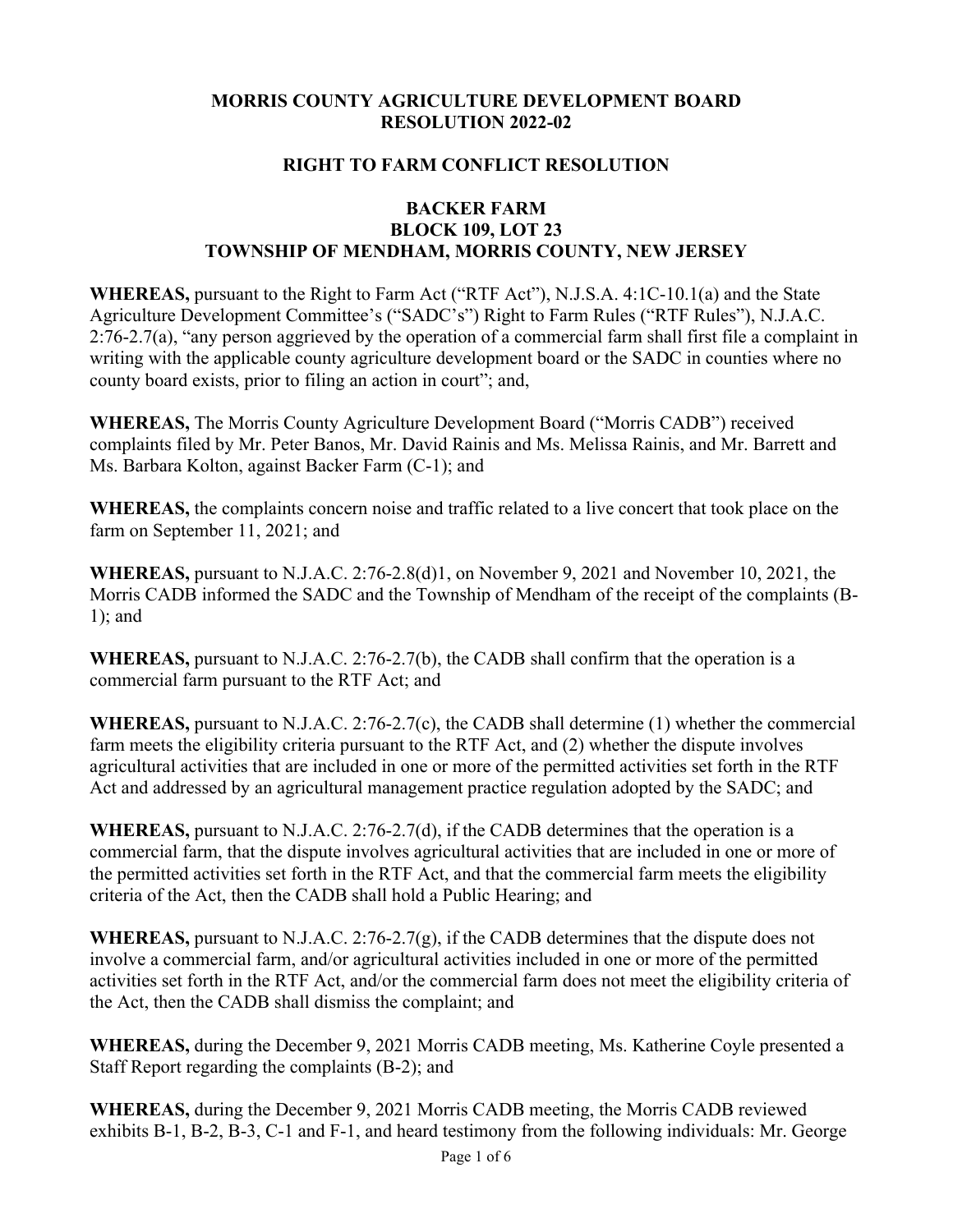Koenig, Mr. Peter Banos, Mr. Stephen Dreskin, Mark Critchley, Esq., Nicole Voigt, Esq, Ms. Terrill Doyle, Mr. Glenn Pantel, and Ms. Kimberly Hart; and

### Commercial Farm Eligibility:

**WHEREAS**, pursuant to N.J.A.C. 2:76-2.1 and N.J.S.A. 4:1C-3, "commercial farm" means (1) a farm management unit of no less than five acres producing agricultural or horticultural products worth \$2,500 or more annually, and satisfying the eligibility criteria for differential property taxation pursuant to the "Farmland Assessment Act of 1964," P.L.1964, c.48 (C.54:4-23.1 et seq.), or (2) a farm management unit less than five acres, producing agricultural or horticultural products worth \$50,000 or more annually and otherwise satisfying the eligibility criteria for differential property taxation pursuant to the "Farmland Assessment Act of 1964," P.L.1964, c.48 (C.54:4-23.1 et seq.); and

**WHEREAS**, because the Backer farm management unit consists of more than 5 acres, to qualify for protections of the RTF Act, it must produce at least \$2,500 of agricultural/horticultural product per year; and

**WHEREAS**, according to the Commercial Farm Certification submitted by Backer Farm (F-1), Backer Farm produced more than \$2,500 worth of agricultural products in 2019, 2020 and 2021; and

**WHEREAS**, the Backer farm management unit is comprised of the following parcels: Block 109, Lot 23, Block 107, Lot 59, Block 107, Lots 44 and 45, Block 144, Lots 42 and 43, and Block 109, Lot 22 in Mendham Township, Block 101 Lot 30, Block 101 Lot 32, and Block 2401 Lot 32 in Mendham Borough, and Block 33 Lot 110.02 in Chester Township; and

**WHEREAS**, according to the Morris County Board of Taxation (F-1), all lots, with the exception of Block 101 Lot 32 in Mendham Borough, are Farmland Assessed. Block 101 Lot 32 is not Farmland Assessed because it is owned by the Borough of Mendham; and

**WHEREAS,** during the December 9, 2021 Morris CADB meeting, the Morris CADB determined that Backer Farm is a commercial farm as defined in the RTF Act; and

# Agricultural Activity:

**WHEREAS**, pursuant to N.J.S.A. 4:1C-9, the owner or operator of a commercial farm may conduct agriculture-related educational and farm-based recreational activities provided that the activities are related to marketing the agricultural or horticultural output of the commercial farm; and

**WHEREAS**, pursuant to N.J.A.C. [2:76-2A.13](https://2:76-2A.13) (B-3), Agricultural Management Practice for On-Farm Direct Marketing Facilities, Activities, and Events, "ancillary entertainment-based activities", including background live or recorded music, are permitted as incidental components of on-farm direct marketing activities, that are accessory to, and serve to increase, the direct-market sales of the agricultural output of a commercial farm. Such activities are designed to attract customers to a commercial farm by enhancing the experience of purchasing agricultural products; and

**WHEREAS,** during the December 9, 2021 Morris CADB meeting, the Morris CADB determined that the dispute involves agricultural activities that are (1) included in one or more of the permitted activities set forth in the Act and are (2) addressed by an agricultural management practice regulation adopted by the SADC, namely, N.J.A.C. [2:76-2A.13;](https://2:76-2A.13) and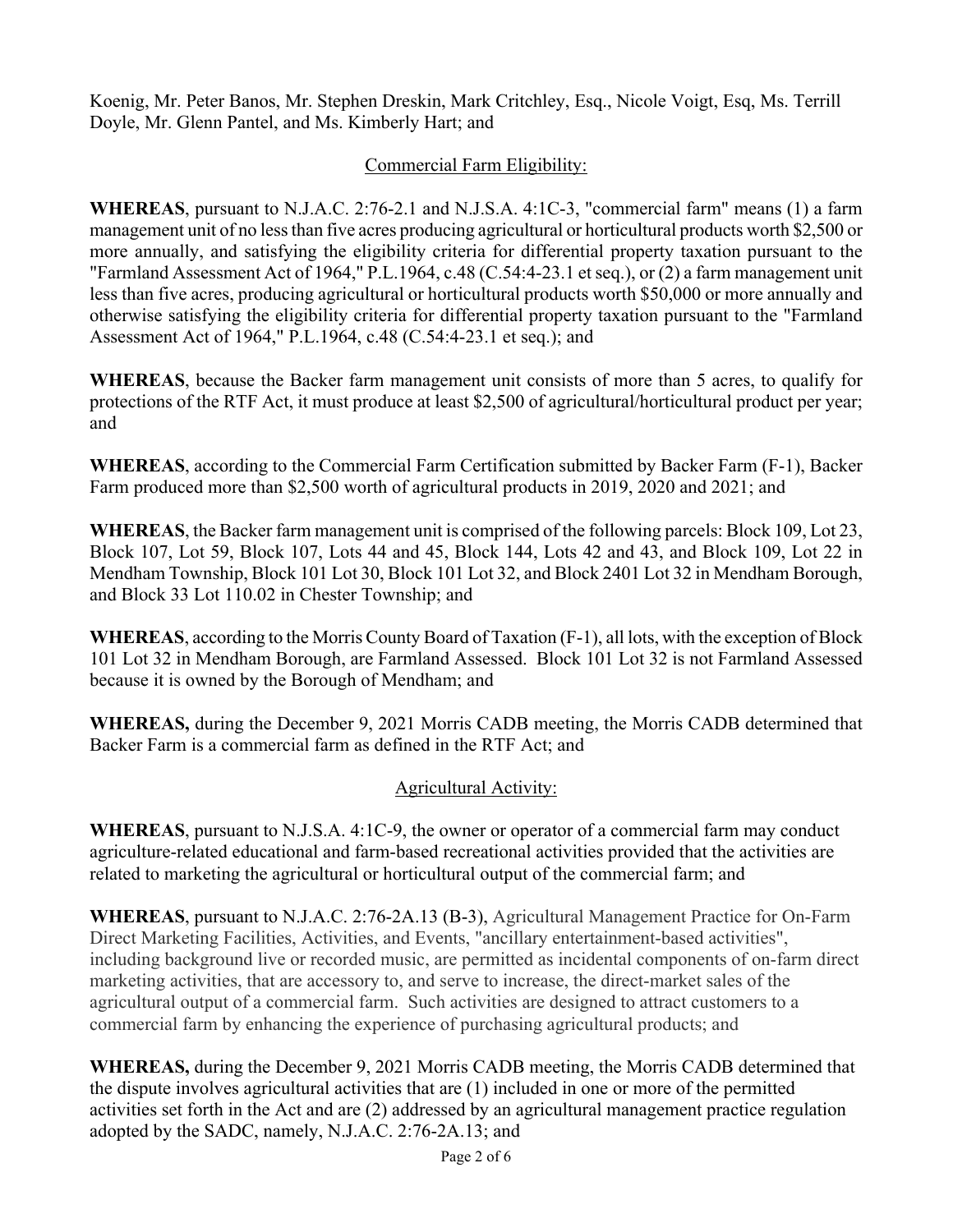### Public Hearing:

**WHEREAS,** on February 3, 2022, the Morris CADB held a Public Hearing pursuant to N.J.A.C. 2:76- 2.8(d); and

**WHEREAS,** during the February 3, 2022 Public Hearing, Ms. Coyle presented a Staff Report (B-4); and

**WHEREAS,** during the February 3, 2022 Public Hearing, the Morris CADB reviewed exhibit B-4 and heard testimony from the following individuals: Mr. Richard Watson, Mr. Stephen Dreskin, Mr. Nunzio Esposito, Mr. George Koenig, Ms. Vicki Wayne, Mr. Stephen Wayne, Ms. Nora Bruechner, Ms. Terrill Doyle, Nicole Voigt, Esq., Ms. Kimberly Hart, and Mr. Barrett Kolton; and

# Compliance with an Agricultural Management Practice:

**WHEREAS**, on September 11, 2021, Backer Farm held a concert with three rock bands. The music was amplified and heard for several hours. The event was marketed as a concert. A \$20 fee was charged to attend the concert. The complainants submitted photos and videos of the concert and the parking area to demonstrate the noise levels and the scale of the event, as well comments from other local residents impacted by the event; and

**WHEREAS**, N.J.A.C. [2:76-2A.13,](https://2:76-2A.13) "Agricultural Management Practice for On-farm Direct Marketing Facilities, Activities, and Events", sets forth the standards for on-farm direct marketing facilities, activities, and events with which commercial farms must comply to receive the protections of the RTF Act. Pursuant to N.J.A.C. [2:76-2A.13](https://2:76-2A.13), commercial farms may engage in the following activities as defined in the regulations, subject to conditions listed in the regulations:

- Agriculture-related educational activities,
- Ancillary entertainment-based activities,
- Farm-based recreational activities,
- On-farm direct marketing activities and
- On-farm direct marketing events.

"Agriculture-related educational activities" means on-farm educational offerings that have an agricultural focus and are related to marketing the agricultural or horticultural output of the commercial farm. Such activities are accessory to, and serve to increase, the direct-market sales of the agricultural output of a commercial farm by enhancing the experience of purchasing agricultural products for the purpose of attracting customers to the commercial farm. Examples of agriculturerelated educational activities may include, but are not limited to: school trips, hands-on farming activities, educational displays, farm tours, farm task experiences, wine tastings, agriculture-related lectures for clubs, farm open house days, and agriculture-related classes on topics, such as, but not limited to: canning, freezing, cooking with fresh produce, pie making, pruning, beekeeping, animal care, and gardening.

"Ancillary entertainment-based activities" means non-agricultural offerings, commonly used as incidental components of on-farm direct marketing activities that are accessory to, and serve to increase, the direct-market sales of the agricultural output of a commercial farm. Such activities are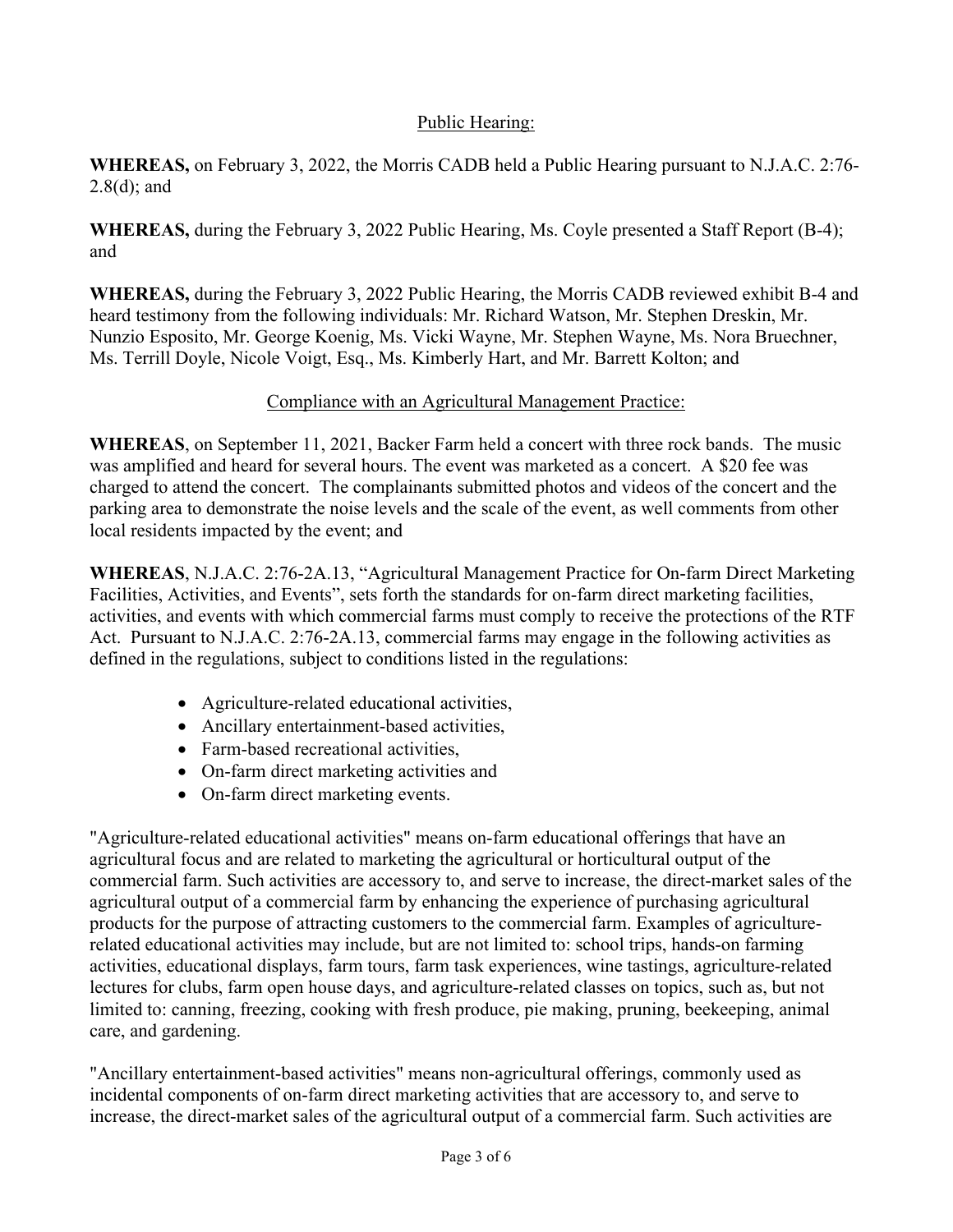designed to attract customers to a commercial farm by enhancing the experience of purchasing agricultural products. Examples of ancillary entertainment-based activities include, but are not limited to: background live or recorded music, face painting, story telling, sandbox area, small swing set or playground equipment, pedal carts for children, and picnic tables. Such activities may have a fee associated with them, but such fees shall be de minimis compared to the income generated from the sale of the agricultural output of the commercial farm.

"Farm-based recreational activities" means recreational offerings that are uniquely suited to occurring on a farm and also may include common outdoor recreation activities that are compatible with the agricultural use of the farm, where such offerings and activities are related to marketing the agricultural or horticultural output of the commercial farm. Such activities are accessory to, and serve to increase, the direct-market sales of the agricultural output of the commercial farm by enhancing the experience of purchasing agriculture products for the purpose of attracting customers to the commercial farm. Examples of farm-based recreational activities uniquely suited to occurring on a farm may include, but are not limited to: corn, sunflower, and other crop mazes; hayrides and wagon rides; agricultural animal display or petting areas; farm tours; horseback riding; pony rides; and tractor pulls. Examples of farm-based recreational activities considered common outdoor recreation activities that are compatible with the agricultural use of the farm include, but are not limited to: hiking; bird watching; sleigh rides; hunting and fishing; and bonfires. Activities and related infrastructure not considered farm-based recreational activities include, but are not limited to: athletic fields; paintball; go-karting and other similar racetracks; carnival-type amusement rides; and the flying of hobby, private, or commercial aircraft.

"On-farm direct marketing activity" means an agriculture-related happening made available by a commercial farm that is accessory to, and serves to increase, the direct-market sales of the agricultural output of the commercial farm. Such activities are designed to attract customers to a commercial farm by enhancing the experience of purchasing agricultural products and include, but are not limited to: agriculture-related educational activities, farm-based recreational activities, and ancillary entertainment-based activities.

"On-farm direct marketing event" or "event" means an agriculture-related function offered by a commercial farm that is accessory to, and serves to increase, the direct-market sales of the agricultural output of the commercial farm. Such events are designed to attract customers to a commercial farm by enhancing the experience of purchasing agricultural products, may include on-farm direct marketing activities as components, are either product-based or farm-based, and occur seasonally or periodically. Product-based events, provided they demonstrate the required relationship to marketing the output of the commercial farm, may include, but are not limited to: an apple, peach, strawberry, pumpkin, wine, or other agricultural or horticultural product festival held at a commercial farm that produces that particular product. Farm-based events, provided they demonstrate the required relationship to marketing the output of the commercial farm, may include, but are not limited to: seasonal harvest festivals held at a commercial farm that produces such seasonal farm products, farm open house events, CSA membership meetings, and farm-to-table events that showcase the agricultural output of the commercial farm.

**WHEREAS**, while a variety of marketing efforts are eligible for the protections of the RTF Act, they must be:

• related to marketing the agricultural output of the farm;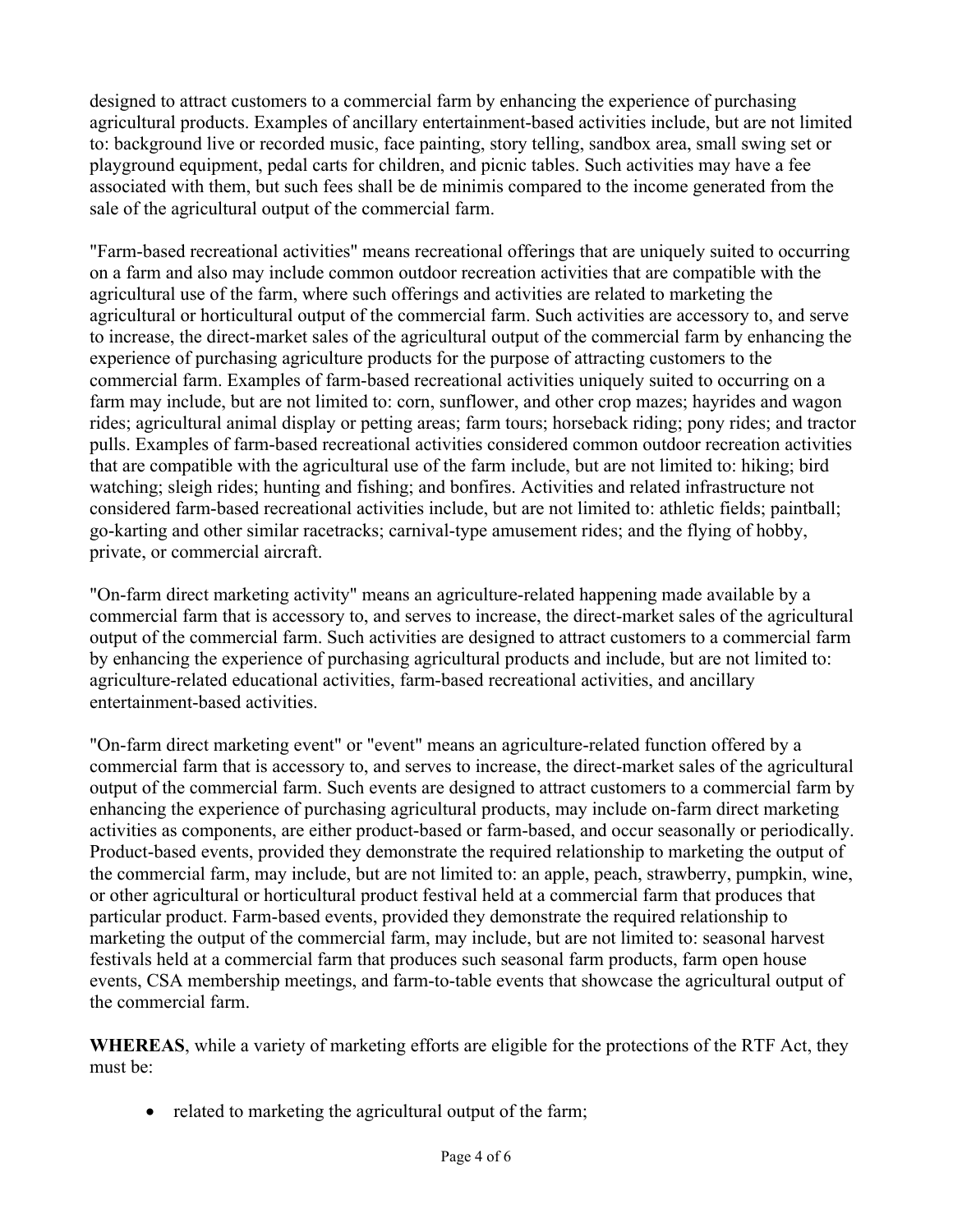- designed to attract customers to the farm by enhancing the experience of purchasing agricultural products;
- incidental components of on-farm direct marketing activities that are accessory to, and serve to increase, the direct-market sales of the agricultural output of the farm; and
- income generated from the sale of the agricultural output of the farm; and may have a fee associated with them, but such fees shall be de minimis compared to the

## **INDEX OF EXHIBITS**

| <b>Exhibits from Complainants:</b>                                                                                                                                                                 |
|----------------------------------------------------------------------------------------------------------------------------------------------------------------------------------------------------|
|                                                                                                                                                                                                    |
| <b>Exhibits from Farmer:</b>                                                                                                                                                                       |
|                                                                                                                                                                                                    |
| Statement of Historic and Existing Farming Operations<br>$\bullet$<br><b>Property Tax Records</b><br>$\bullet$<br>IRS Schedule F, Form 1040, Profit or Loss from Farming and receipts<br>$\bullet$ |
| Exhibits from the Morris CADB:                                                                                                                                                                     |
| to SADC and Mendham Township                                                                                                                                                                       |
|                                                                                                                                                                                                    |
|                                                                                                                                                                                                    |
|                                                                                                                                                                                                    |

**NOW THEREFORE BE IT RESOLVED**, after having considered exhibits B-1 through B-4, C-1 and F-1, and having heard the public comments during the December 9, 2021 Morris CADB meeting and testimony provided during the February 3, 2022 Public Hearing, the Morris CADB makes the following determinations:

- concert was the primary activity; and 1. The concert that took place on September 11, 2021 on the Backer Farm did not comply with N.J.A.C. [2:76-2A.13,](https://2:76-2A.13) SADC regulations for on-farm direct marketing facilities, activities, and events, because the primary purpose of the event was to host a concert. Music, including background live or recorded music, is a permitted "ancillary entertainment-based activity" only if it is an incidental, accessory component of marketing the output of the farm. In this case, the
- 2. As the SADC had determined that the concert was a violation of the Backer Deed of Easement, and as such, a violation of N.J.A.C. [2:76-6.15](https://2:76-6.15), Deed Restrictions, repeat and continued